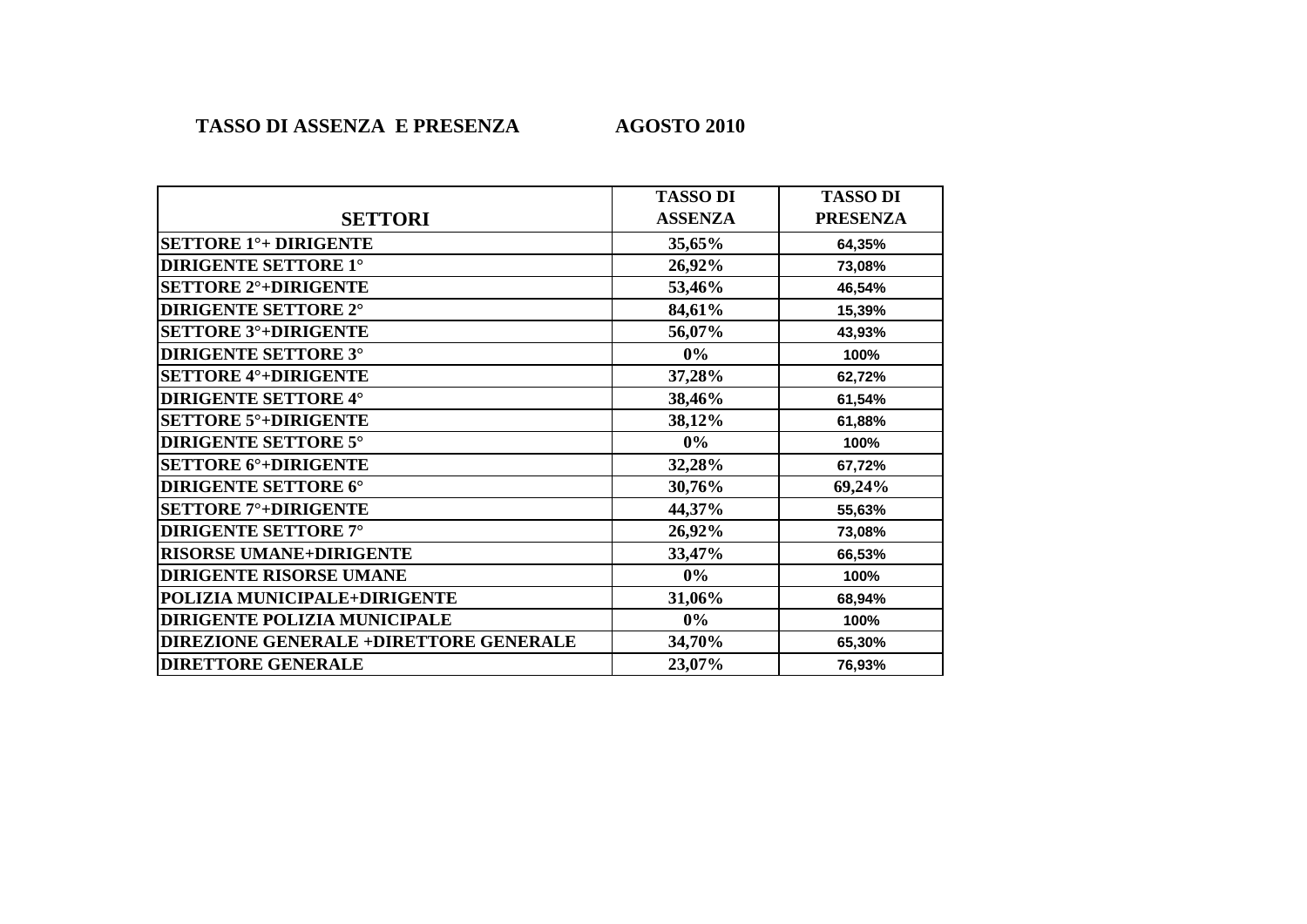|                                               | <b>TASSO DI</b> | <b>TASSO DI</b> |
|-----------------------------------------------|-----------------|-----------------|
| <b>SETTORI</b>                                | <b>ASSENZA</b>  | <b>PRESENZA</b> |
| <b>SETTORE 1<sup>°</sup>+ DIRIGENTE</b>       | 32,38%          | 67,62%          |
| <b>DIRIGENTE SETTORE 1°</b>                   | 7,40%           | 92,60%          |
| <b>SETTORE 2°+DIRIGENTE</b>                   | 23,29%          | 76,71%          |
| <b>DIRIGENTE SETTORE 2°</b>                   | $0,00\%$        | 100,00%         |
| <b>SETTORE 3°+DIRIGENTE</b>                   | 24,69%          | 75,31%          |
| <b>DIRIGENTE SETTORE 3°</b>                   | 18,51%          | 81,49%          |
| <b>SETTORE 4°+DIRIGENTE</b>                   | 30,82%          | 69,18%          |
| <b>DIRIGENTE SETTORE 4°</b>                   | $0,00\%$        | 100,00%         |
| <b>SETTORE 5°+DIRIGENTE</b>                   | 23,20%          | 76,80%          |
| <b>DIRIGENTE SETTORE 5°</b>                   | $0,00\%$        | 100,00%         |
| <b>SETTORE 6°+DIRIGENTE</b>                   | 31,25%          | 68,75%          |
| <b>DIRIGENTE SETTORE 6°</b>                   | 100,00%         | $0,00\%$        |
| <b>SETTORE 7°+DIRIGENTE</b>                   | 28,98%          | 71,02%          |
| <b>DIRIGENTE SETTORE 7°</b>                   | $0,00\%$        | 100,00%         |
| <b>RISORSE UMANE+DIRIGENTE</b>                | 30,04%          | 69,96%          |
| <b>DIRIGENTE RISORSE UMANE</b>                | $0,00\%$        | 100,00%         |
| POLIZIA MUNICIPALE+DIRIGENTE                  | 35,71%          | 64,29%          |
| <b>DIRIGENTE POLIZIA MUNICIPALE</b>           | $0,00\%$        | 100,00%         |
| <b>DIREZIONE GENERALE +DIRETTORE GENERALE</b> | 28,25%          | 71,75%          |
| <b>DIRETTORE GENERALE</b>                     | $0,00\%$        | 100,00%         |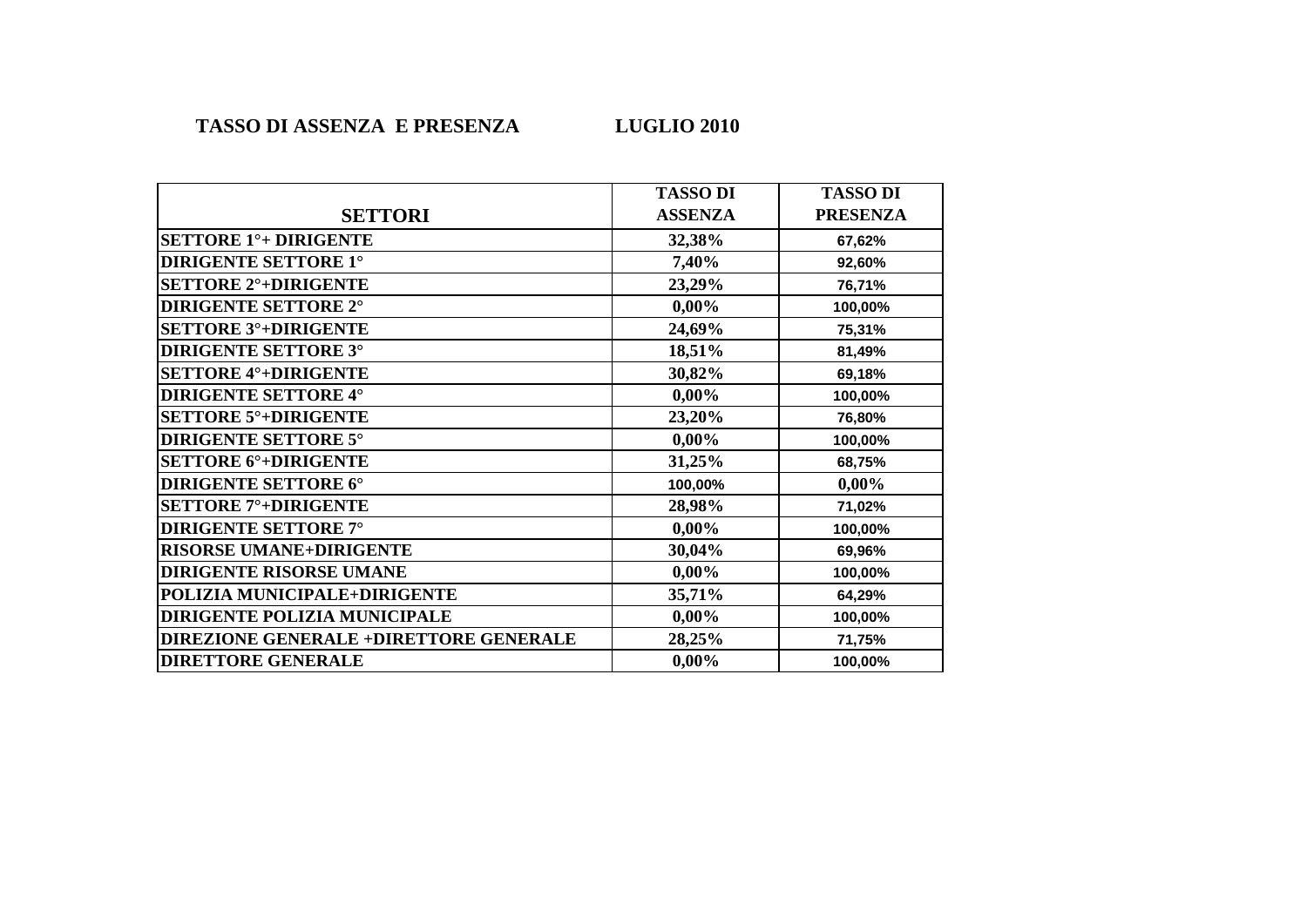# **GIUGNO 2010**

|                                               | <b>TASSO DI</b> | <b>TASSO DI</b> |
|-----------------------------------------------|-----------------|-----------------|
| <b>SETTORI</b>                                | <b>ASSENZA</b>  | <b>PRESENZA</b> |
| <b>SETTORE 1<sup>°</sup>+ DIRIGENTE</b>       | 18,26%          | 81,74%          |
| <b>DIRIGENTE SETTORE 1°</b>                   | $0\%$           | 100%            |
| <b>SETTORE 2°+DIRIGENTE</b>                   | 10,79%          | 89,21%          |
| <b>DIRIGENTE SETTORE 2°</b>                   | $0\%$           | 100%            |
| <b>SETTORE 3°+DIRIGENTE</b>                   | 16,30%          | 83,70%          |
| <b>DIRIGENTE SETTORE 3°</b>                   | $0\%$           | 100%            |
| <b>SETTORE 4°+DIRIGENTE</b>                   | 19,40%          | 80,60%          |
| <b>DIRIGENTE SETTORE 4°</b>                   | 4%              | 96%             |
| <b>SETTORE 5°+DIRIGENTE</b>                   | 10,85%          | 89,15%          |
| <b>DIRIGENTE SETTORE 5°</b>                   | 8%              | 92%             |
| <b>SETTORE 6°+DIRIGENTE</b>                   | 18,22%          | 81,78%          |
| <b>DIRIGENTE SETTORE 6°</b>                   | 4%              | 96%             |
| <b>SETTORE 7°+DIRIGENTE</b>                   | 22,30%          | 77,70%          |
| <b>DIRIGENTE SETTORE 7°</b>                   | $0\%$           | 100%            |
| <b>RISORSE UMANE+DIRIGENTE</b>                | 24,70%          | 75,30%          |
| <b>DIRIGENTE RISORSE UMANE</b>                | 8%              | 92%             |
| POLIZIA MUNICIPALE+DIRIGENTE                  | 22,90%          | 77,10%          |
| <b>DIRIGENTE POLIZIA MUNICIPALE</b>           | $0\%$           | 100%            |
| <b>DIREZIONE GENERALE +DIRETTORE GENERALE</b> | 19,53%          | 80,47%          |
| <b>DIRETTORE GENERALE</b>                     | 0%              | 100%            |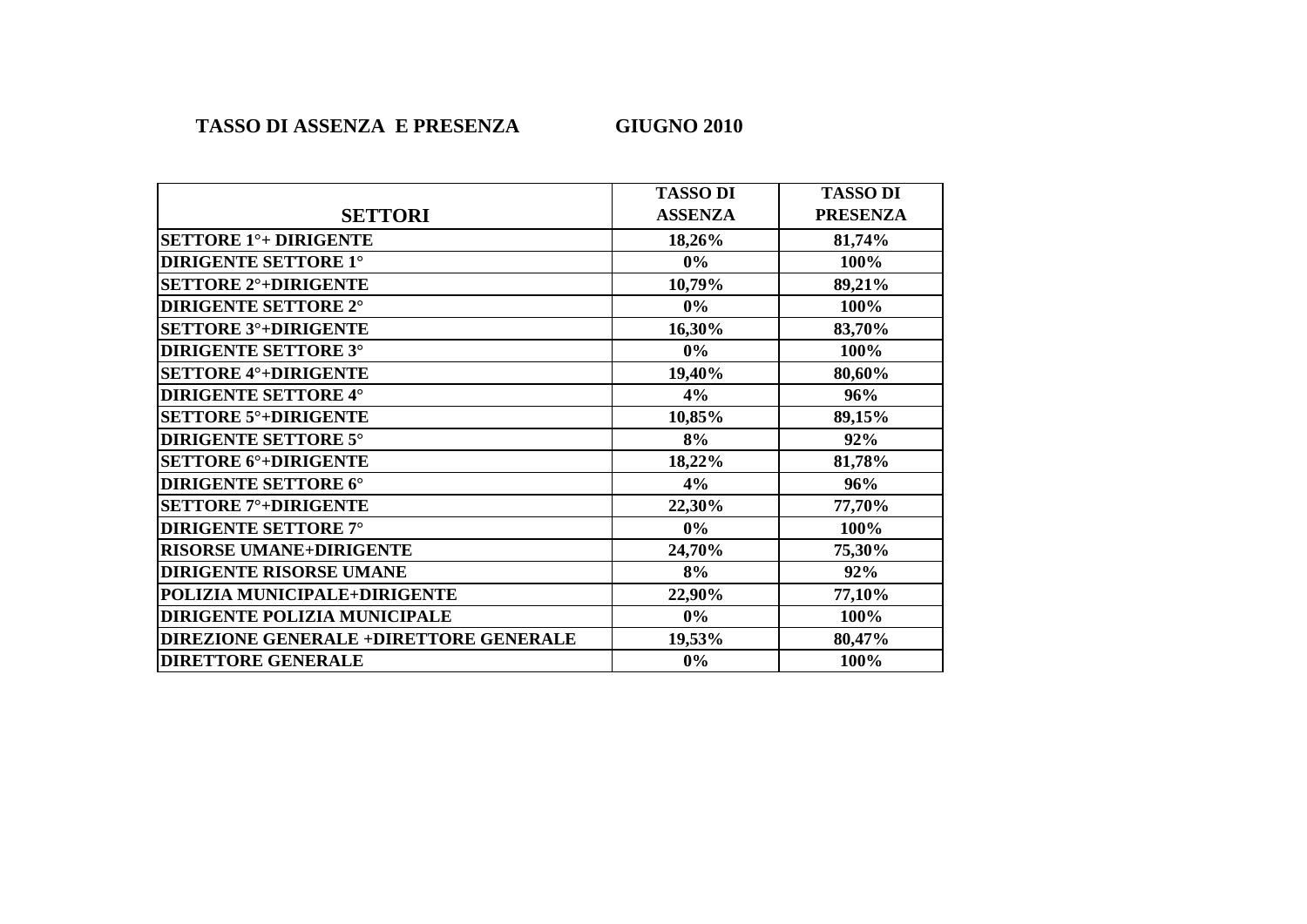# **MAGGIO 2010**

|                                               | <b>TASSO DI</b> | <b>TASSO DI</b> |
|-----------------------------------------------|-----------------|-----------------|
| <b>SETTORI</b>                                | <b>ASSENZA</b>  | <b>PRESENZA</b> |
| <b>SETTORE 1<sup>°</sup>+ DIRIGENTE</b>       | 12,58%          | 87,42%          |
| <b>DIRIGENTE SETTORE 1°</b>                   | 4%              | 96%             |
| <b>SETTORE 2°+DIRIGENTE</b>                   | 9,98%           | 90,02%          |
| <b>DIRIGENTE SETTORE 2°</b>                   | $0\%$           | 100%            |
| <b>SETTORE 3°+DIRIGENTE</b>                   | 13,64%          | 86,36%          |
| <b>DIRIGENTE SETTORE 3°</b>                   | $0\%$           | 100%            |
| <b>SETTORE 4°+DIRIGENTE</b>                   | 13,24%          | 86,76%          |
| <b>DIRIGENTE SETTORE 4°</b>                   | $0\%$           | 100%            |
| <b>SETTORE 5°+DIRIGENTE</b>                   | 4,72%           | 95,28%          |
| <b>DIRIGENTE SETTORE 5°</b>                   | $0\%$           | 100%            |
| <b>SETTORE 6°+DIRIGENTE</b>                   | 12,85%          | 87,15%          |
| <b>DIRIGENTE SETTORE 6°</b>                   | 20%             | 80%             |
| <b>SETTORE 7°+DIRIGENTE</b>                   | 13,84%          | 86,15%          |
| <b>DIRIGENTE SETTORE 7°</b>                   | 4%              | 96%             |
| <b>RISORSE UMANE+DIRIGENTE</b>                | 19,08%          | 80,92%          |
| <b>DIRIGENTE RISORSE UMANE</b>                | 8%              | 92%             |
| POLIZIA MUNICIPALE+DIRIGENTE                  | 16,05%          | 83,95%          |
| DIRIGENTE POLIZIA MUNICIPALE                  | $0\%$           | 100%            |
| <b>DIREZIONE GENERALE +DIRETTORE GENERALE</b> | 14,06%          | 85,94%          |
| <b>DIRETTORE GENERALE</b>                     | $0\%$           | 100%            |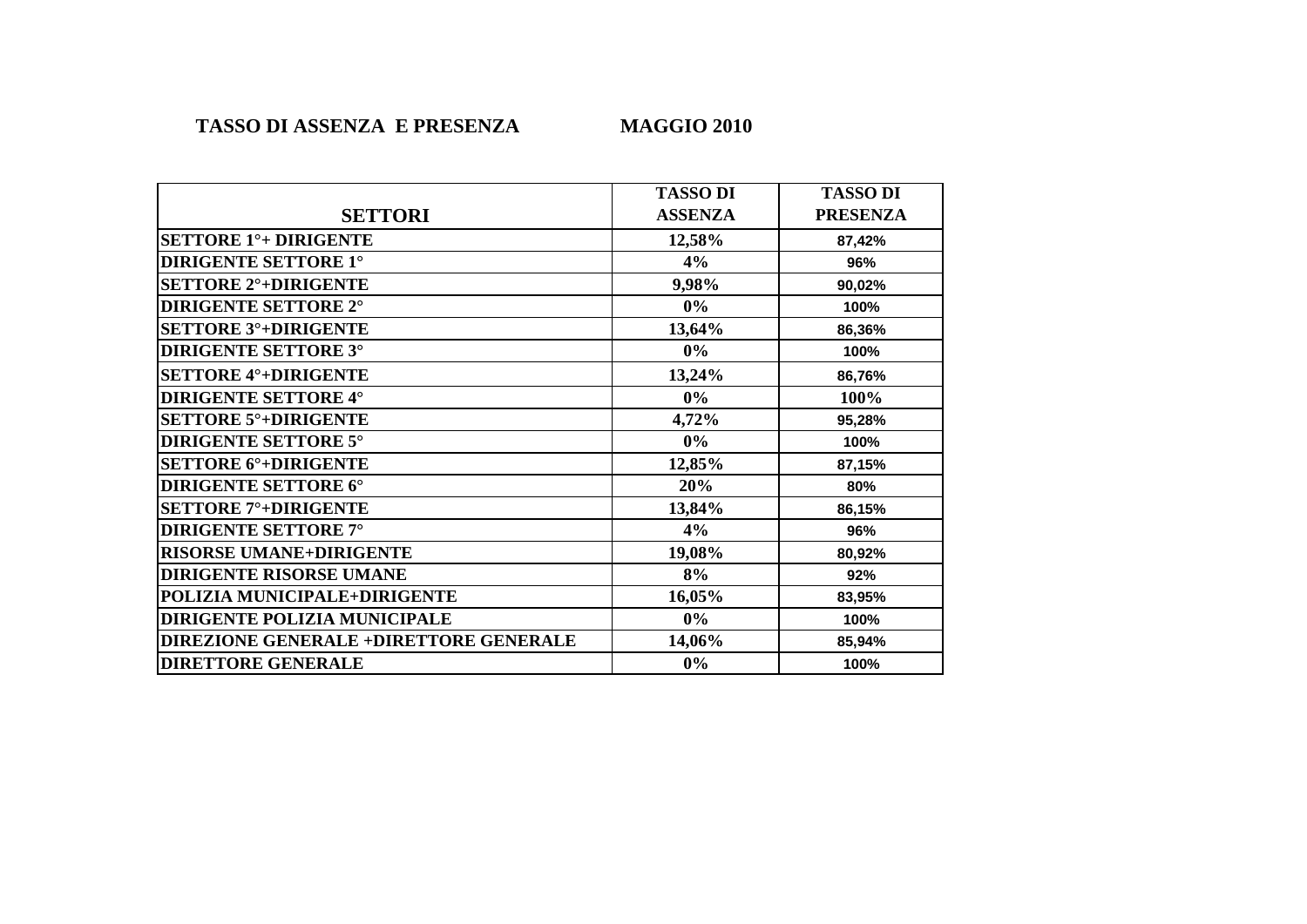#### **TASSO DI ASSENZA E PRESENZA APRILE 2010**

|                                               | <b>TASSO DI</b> | <b>TASSO DI</b> |
|-----------------------------------------------|-----------------|-----------------|
| <b>SETTORI</b>                                | <b>ASSENZA</b>  | <b>PRESENZA</b> |
| <b>SETTORE 1<sup>°</sup>+ DIRIGENTE</b>       | 14,07%          | 85,93%          |
| <b>DIRIGENTE SETTORE 1°</b>                   | 0%              | 100%            |
| <b>SETTORE 2°+DIRIGENTE</b>                   | 13,31%          | 86,69%          |
| <b>DIRIGENTE SETTORE 2°</b>                   | 4%              | 96%             |
| <b>SETTORE 3°+DIRIGENTE</b>                   | 17,10%          | 82,90%          |
| <b>DIRIGENTE SETTORE 3°</b>                   | 4,00%           | 96,00%          |
| <b>SETTORE 4°+DIRIGENTE</b>                   | 13,88%          | 86,12%          |
| <b>DIRIGENTE SETTORE 4°</b>                   | 12,00%          | 88%             |
| <b>SETTORE 5°+DIRIGENTE</b>                   | 7,70%           | 92,30%          |
| <b>DIRIGENTE SETTORE 5°</b>                   | $0\%$           | 100%            |
| <b>SETTORE 6°+DIRIGENTE</b>                   | 14,00%          | 86,00%          |
| <b>DIRIGENTE SETTORE 6°</b>                   | 28%             | 72,00%          |
| <b>SETTORE 7°+DIRIGENTE</b>                   | 16,52%          | 83,48%          |
| <b>DIRIGENTE SETTORE 7°</b>                   | $0\%$           | 100%            |
| <b>RISORSE UMANE+DIRIGENTE</b>                | 16,56%          | 83,44%          |
| <b>DIRIGENTE RISORSE UMANE</b>                | 4%              | 96%             |
| POLIZIA MUNICIPALE+DIRIGENTE                  | 22,44%          | 77,56%          |
| <b>DIRIGENTE POLIZIA MUNICIPALE</b>           | $0\%$           | 100%            |
| <b>DIREZIONE GENERALE +DIRETTORE GENERALE</b> | 20,70%          | 79,30%          |
| <b>DIRETTORE GENERALE</b>                     | $0\%$           | 100%            |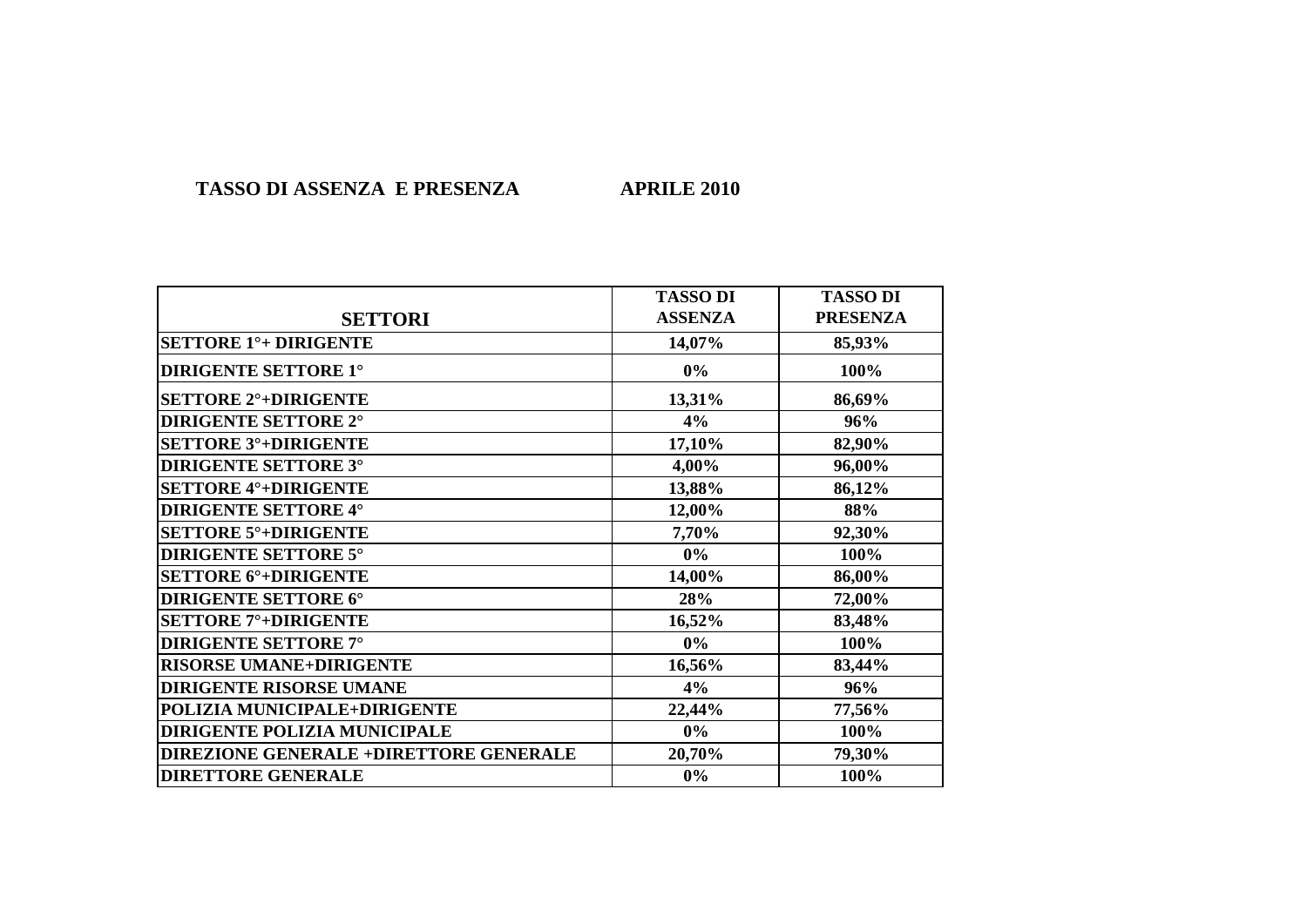|                                         | <b>TASSO DI</b> | <b>TASSO DI</b> |
|-----------------------------------------|-----------------|-----------------|
| <b>SETTORI</b>                          | <b>ASSENZA</b>  | <b>PRESENZA</b> |
| <b>SETTORE 1<sup>°</sup>+ DIRIGENTE</b> | 11,12%          | 88,88%          |
| <b>DIRIGENTE SETTORE 1°</b>             | $0\%$           | 100%            |
|                                         |                 |                 |
| <b>SETTORE 2°+DIRIGENTE</b>             | 9,03%           | 90,97%          |
| <b>DIRIGENTE SETTORE 2°</b>             | $0\%$           | 100%            |
| <b>SETTORE 3°+DIRIGENTE</b>             | 11,09%          | 88,91%          |
| <b>DIRIGENTE SETTORE 3°</b>             | 3,70%           | 96,30%          |
| <b>SETTORE 4°+DIRIGENTE</b>             | 16,29%          | 83,71%          |
| <b>DIRIGENTE SETTORE 4°</b>             | $0,00\%$        | 100%            |
| <b>SETTORE 5°+DIRIGENTE</b>             | 8,16%           | 91,84%          |
| <b>DIRIGENTE SETTORE 5°</b>             | $0\%$           | 100%            |
| <b>SETTORE 6°+DIRIGENTE</b>             | 3,83%           | 96,17%          |
| <b>DIRIGENTE SETTORE 6°</b>             | $0\%$           | 100,00%         |
| <b>SETTORE 7°+DIRIGENTE</b>             | 14,68%          | 85,32%          |
| <b>DIRIGENTE SETTORE 7°</b>             | $0\%$           | 100%            |
| <b>RISORSE UMANE+DIRIGENTE</b>          | 9,45%           | 90,55%          |
| <b>DIRIGENTE RISORSE UMANE</b>          | $0\%$           | 100%            |
| POLIZIA MUNICIPALE+DIRIGENTE            | 19,18%          | 80,82%          |
| DIRIGENTE POLIZIA MUNICIPALE            | $0\%$           | 100%            |
| DIREZIONE GENERALE +DIRETTORE GENERALE  | 11,96%          | 88,04%          |
| <b>DIRETTORE GENERALE</b>               | $0\%$           | 100%            |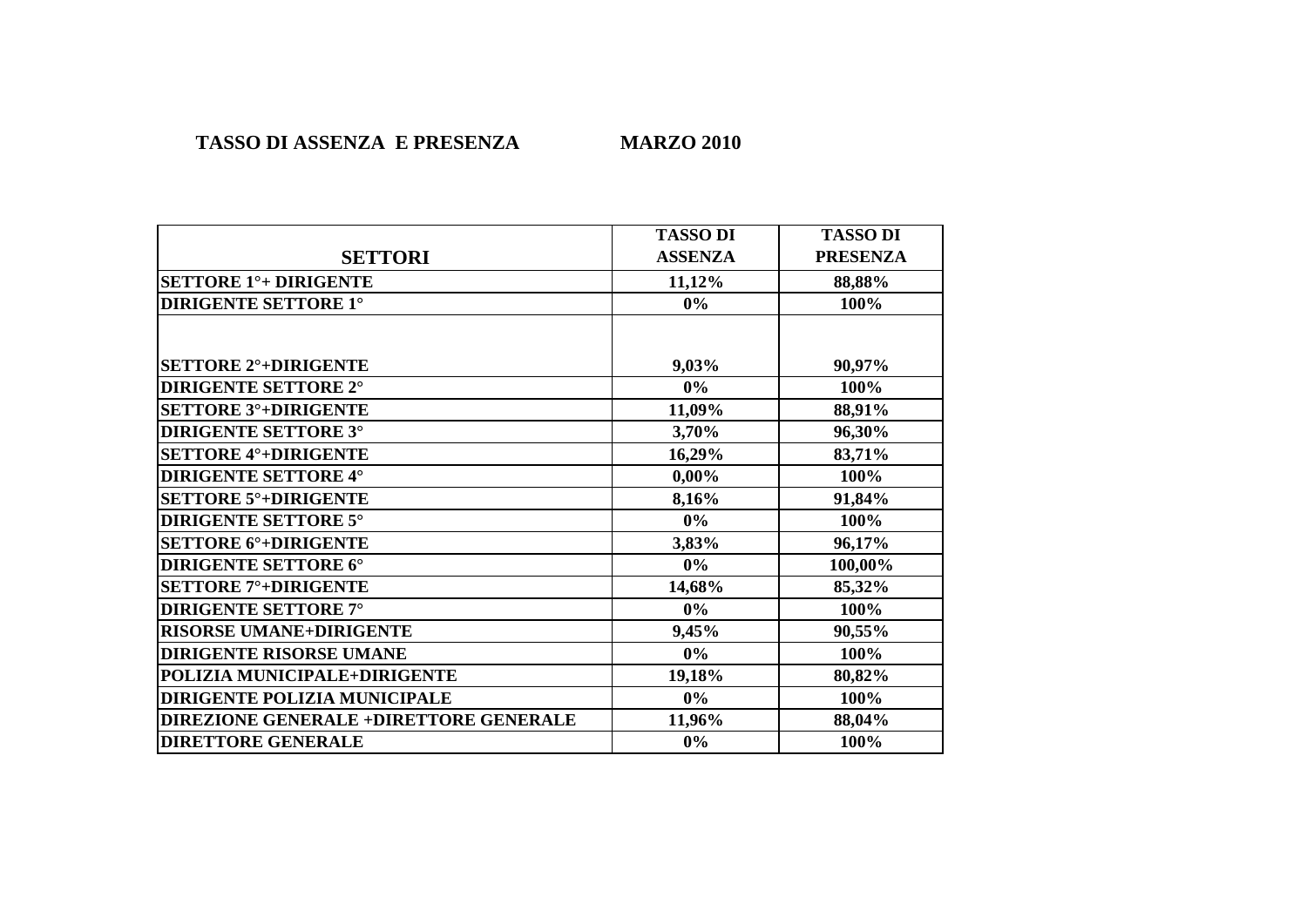### **TASSO DI ASSENZA E PRESENZA FEBBRAIO 2010**

|                                               | <b>TASSO DI</b> | <b>TASSO DI</b> |
|-----------------------------------------------|-----------------|-----------------|
| <b>SETTORI</b>                                | <b>ASSENZA</b>  | <b>PRESENZA</b> |
| <b>SETTORE 1<sup>°</sup>+ DIRIGENTE</b>       | 14,63%          | 85,37%          |
|                                               |                 |                 |
| <b>DIRIGENTE SETTORE 1°</b>                   | $0\%$           | 100%            |
| <b>SETTORE 2°+DIRIGENTE</b>                   | 11,75%          | 88,25%          |
| <b>DIRIGENTE SETTORE 2°</b>                   | $0\%$           | 100%            |
| <b>SETTORE 3°+DIRIGENTE</b>                   | 12,50%          | 87,50%          |
| <b>DIRIGENTE SETTORE 3°</b>                   | $0\%$           | 100%            |
| <b>SETTORE 4°+DIRIGENTE</b>                   | 17,71%          | 82,29%          |
| <b>DIRIGENTE SETTORE 4°</b>                   | $0,00\%$        | 100%            |
| <b>SETTORE 5°+DIRIGENTE</b>                   | 12,50%          | 87,50%          |
| <b>DIRIGENTE SETTORE 5°</b>                   | $0\%$           | 100%            |
| <b>SETTORE 6°+DIRIGENTE</b>                   | 12,21%          | 87,79%          |
| <b>DIRIGENTE SETTORE 6°</b>                   | 12,50%          | 87,50%          |
| <b>SETTORE 7°+DIRIGENTE</b>                   | 22,61%          | 77,39%          |
| <b>DIRIGENTE SETTORE 7°</b>                   | $0\%$           | 100%            |
| <b>RISORSE UMANE+DIRIGENTE</b>                | 8,69%           | 91,31%          |
| <b>DIRIGENTE RISORSE UMANE</b>                | $0\%$           | 100%            |
| POLIZIA MUNICIPALE+DIRIGENTE                  | 30,28%          | 69,72%          |
| DIRIGENTE POLIZIA MUNICIPALE                  | $0\%$           | 100%            |
| <b>DIREZIONE GENERALE +DIRETTORE GENERALE</b> | 21,83%          | 78,17%          |
| <b>DIRETTORE GENERALE</b>                     | 4,16%           | 95,84%          |